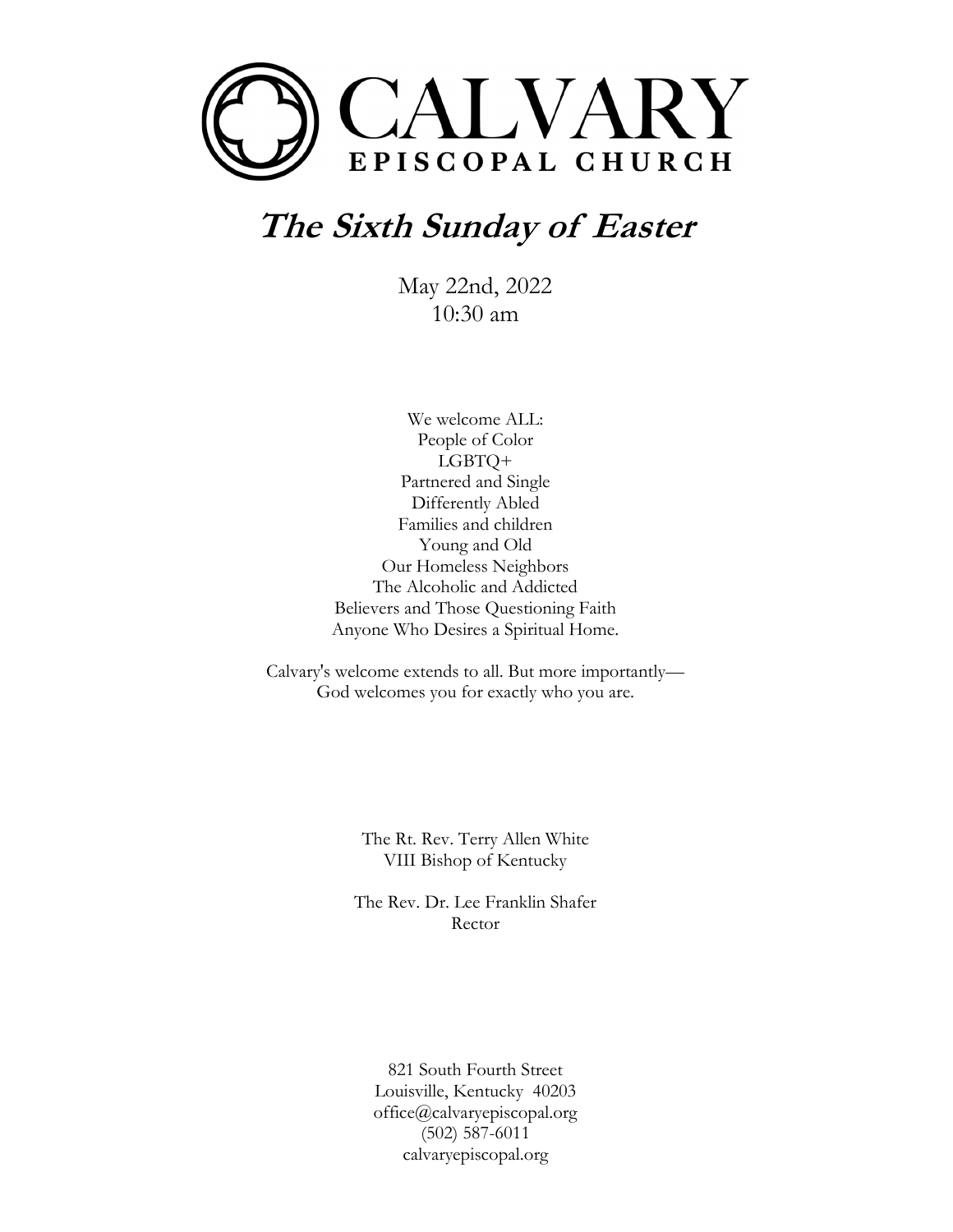#### HOLY EUCHARIST

| PRELUDE                               | Andante                         | W. A. Mozart   |
|---------------------------------------|---------------------------------|----------------|
| Please stand<br>PROCESSIONAL HYMN 405 | All things bright and beautiful | ROYAL OAK      |
| <b>SALUTATION</b>                     |                                 | <b>BCP</b> 355 |

Celebrant Alleluia! Christ is risen. *People The Lord is risen indeed. Alleluia!* 

#### THE COLLECT FOR PURITY SERVICES AND THE COLLECT FOR PURITY

Almighty God, to you all hearts are open, all desires known, and from you no secrets are hid: Cleanse the thoughts of our hearts by the inspiration of your Holy Spirit, that we may perfectly love you, and worthily magnify your holy Name; through Christ our Lord. *Amen.*

THE GLORIA Setting, Margaret Dickinson, 1989



THE COLLECT OF THE DAY *Please remain standing* BCP 224

| Celebrant | The Lord be with you. |
|-----------|-----------------------|
| People    | And also with you.    |
| Celebrant | Let us pray.          |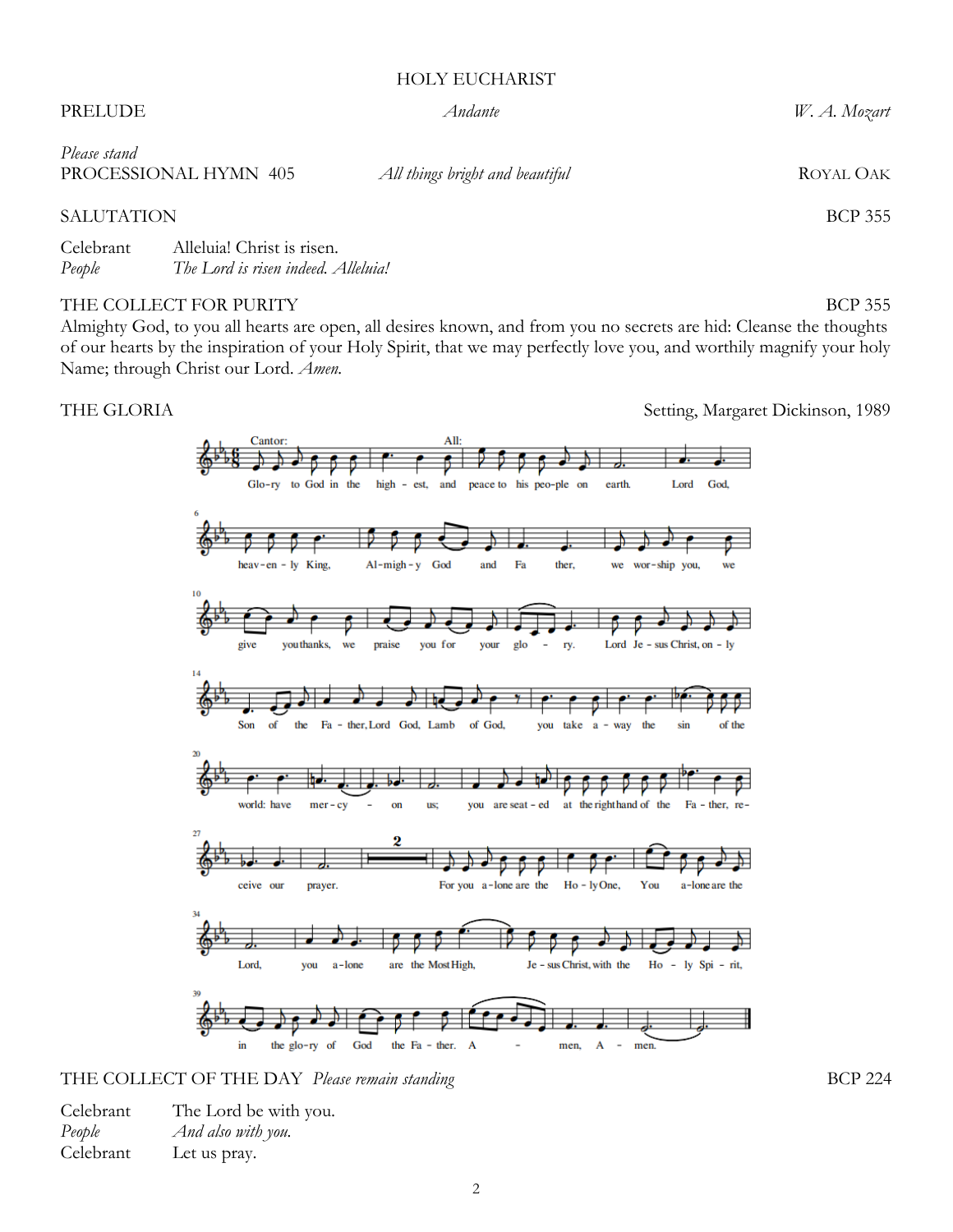O God, who hast prepared for those who love thee such good things as pass man's understanding: Pour into our hearts such love toward thee, that we, loving thee in all things and above all things, may obtain thy promises, which exceed all that we can desire; through Jesus Christ our Lord, who liveth and reigneth with thee and the Holy Spirit, one God, for ever and ever. *Amen*.

# A READING FROM THE BOOK OF ACTS *Please be seated* Acts 16:9-15

During the night Paul had a vision: there stood a man of Macedonia pleading with him and saying, "Come over to Macedonia and help us." When he had seen the vision, we immediately tried to cross over to Macedonia, being convinced that God had called us to proclaim the good news to them.

We set sail from Troas and took a straight course to Samothrace, the following day to Neapolis, and from there to Philippi, which is a leading city of the district of Macedonia and a Roman colony. We remained in this city for some days. On the sabbath day we went outside the gate by the river, where we supposed there was a place of prayer; and we sat down and spoke to the women who had gathered there. A certain woman named Lydia, a worshiper of God, was listening to us; she was from the city of Thyatira and a dealer in purple cloth. The Lord opened her heart to listen eagerly to what was said by Paul. When she and her household were baptized, she urged us, saying, "If you have judged me to be faithful to the Lord, come and stay at my home." And she prevailed upon us.

| Lector | The Word of the Lord. |
|--------|-----------------------|
| People | Thanks be to God.     |

# THE PSALM Psalm 67



- 1 May God be merciful to us and bless us, \* show us the light of his counte nance and come to us.
- 2 Let your ways be known upon earth, \* your saving health a mong all nations.
- 3 Let the peoples praise you, O'God; \* let all the 'peoples' praise you.
- 4 Let the nations be glad and sing for joy, \* for you judge the peoples with equity and guide all the nations upon earth.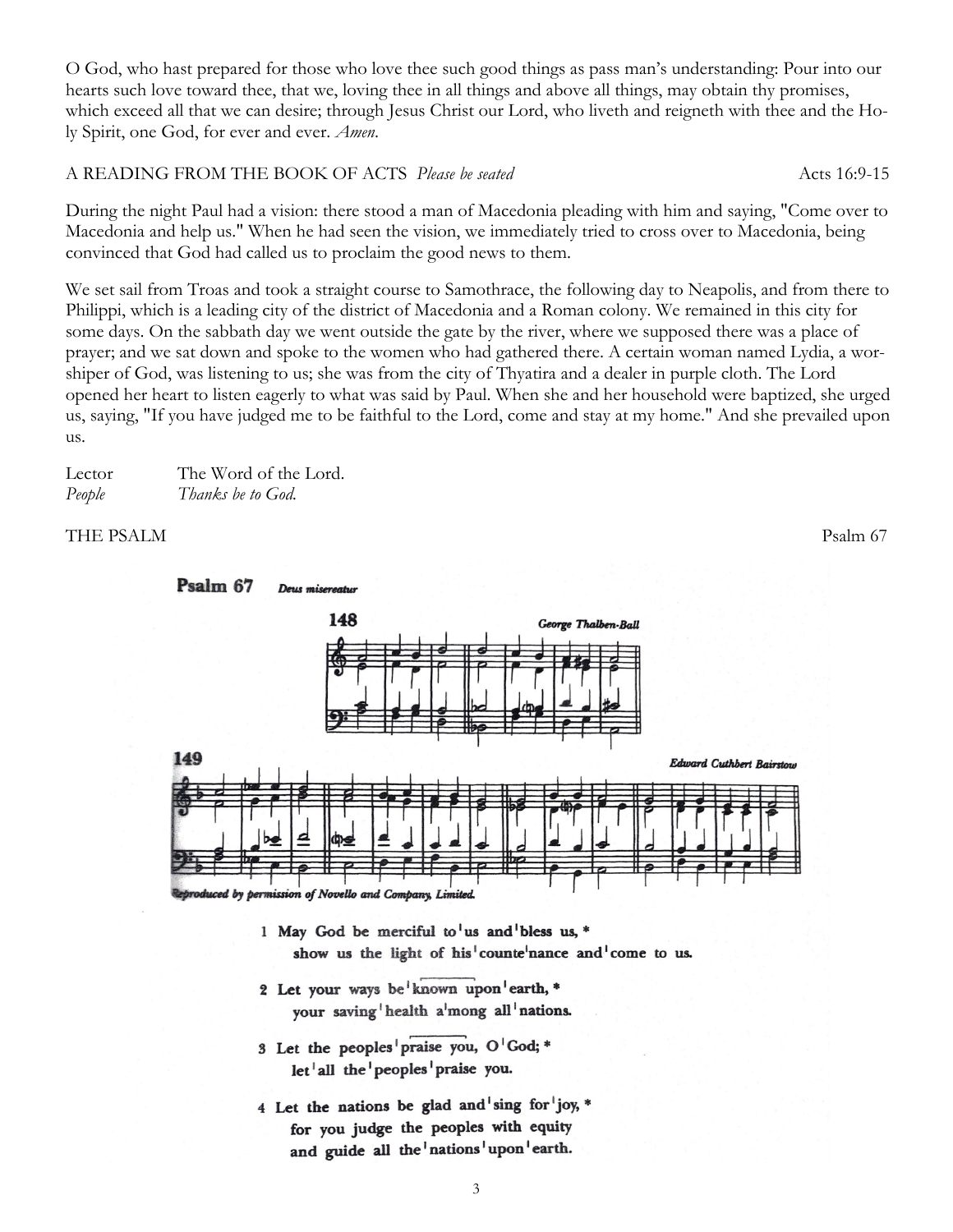- 5 Let the peoples praise you, O'God; \* let all the peoples praise you.
- 6 The earth has brought forth her increase; \* may God, our 'own God, 'give us his' blessing.
- †7 May God<sup>1</sup>give us his blessing, \* and may all the ends of the 'eärth' stand in ' awe of him.

### A READING FROM THE BOOK OF REVELATION Revelation 21:10, 22-22:5

In the spirit the angel carried me away to a great, high mountain and showed me the holy city Jerusalem coming down out of heaven from God. I saw no temple in the city, for its temple is the Lord God the Almighty and the Lamb. And the city has no need of sun or moon to shine on it, for the glory of God is its light, and its lamp is the Lamb. The nations will walk by its light, and the kings of the earth will bring their glory into it. Its gates will never be shut by day-- and there will be no night there. People will bring into it the glory and the honor of the nations. But nothing unclean will enter it, nor anyone who practices abomination or falsehood, but only those who are written in the Lamb's book of life.

Then the angel showed me the river of the water of life, bright as crystal, flowing from the throne of God and of the Lamb through the middle of the street of the city. On either side of the river is the tree of life with its twelve kinds of fruit, producing its fruit each month; and the leaves of the tree are for the healing of the nations. Nothing accursed will be found there any more. But the throne of God and of the Lamb will be in it, and his servants will worship him; they will see his face, and his name will be on their foreheads. And there will be no more night; they need no light of lamp or sun, for the Lord God will be their light, and they will reign forever and ever.

| Lector<br>People | The Word of the Lord.<br>Thanks be to God. |                                  |                    |
|------------------|--------------------------------------------|----------------------------------|--------------------|
| Please stand     | <b>SEQUENCE HYMN 510</b>                   | Come, Holy Spirit, heavenly Dove | <b>SAINT AGNES</b> |
| THE GOSPEL       |                                            |                                  | John 14:23-29      |

| Celebrant | The Holy Gospel of our Lord Jesus Christ according to John. |
|-----------|-------------------------------------------------------------|
| People    | Glory to you, Lord Christ.                                  |

Jesus said to Judas (not Iscariot), "Those who love me will keep my word, and my Father will love them, and we will come to them and make our home with them. Whoever does not love me does not keep my words; and the word that you hear is not mine, but is from the Father who sent me.

"I have said these things to you while I am still with you. But the Advocate, the Holy Spirit, whom the Father will send in my name, will teach you everything, and remind you of all that I have said to you. Peace I leave with you; my peace I give to you. I do not give to you as the world gives. Do not let your hearts be troubled, and do not let them be afraid. You heard me say to you, `I am going away, and I am coming to you.' If you loved me, you would rejoice that I am going to the Father, because the Father is greater than I. And now I have told you this before it occurs, so that when it does occur, you may believe."

| Celebrant | The Gospel of the Lord.     |
|-----------|-----------------------------|
| People    | Praise to you, Lord Christ. |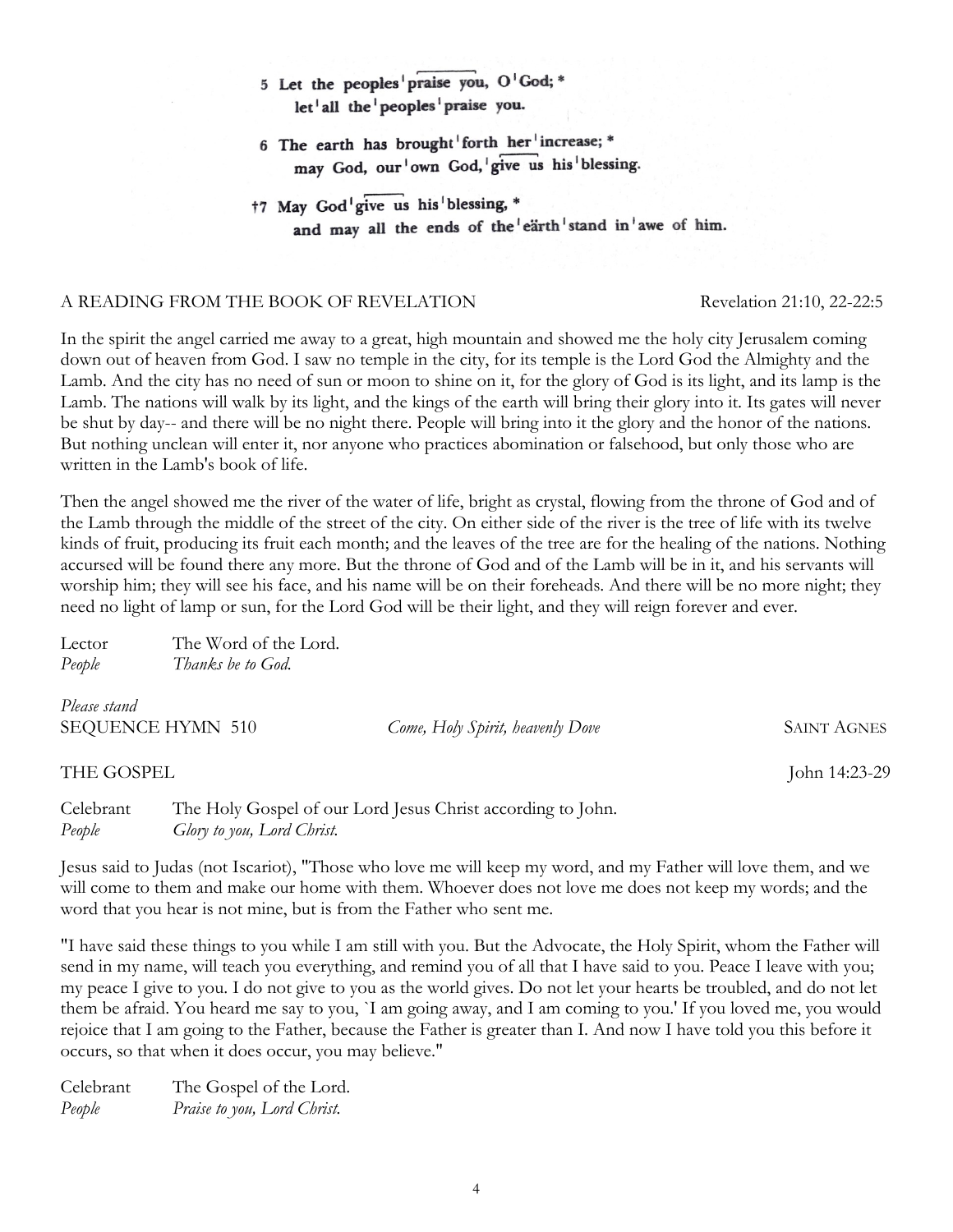THE NICENE CREED *Please stand* BCP 358 We believe in one God, the Father, the Almighty, maker of heaven and earth, of all that is, seen and unseen. We believe in one Lord, Jesus Christ, the only Son of God, eternally begotten of the Father, God from God, Light from Light, true God from true God, begotten, not made, of one Being with the Father. Through him all things were made. For us and for our salvation he came down from heaven: by the power of the Holy Spirit he became incarnate from the Virgin Mary, and was made man. For our sake he was crucified under Pontius Pilate; he suffered death and was buried. On the third day he rose again in accordance with the Scriptures; he ascended into heaven and is seated at the right hand of the Father. He will come again in glory to judge the living and the dead, and his kingdom will have no end. We believe in the Holy Spirit, the Lord, the giver of life, who proceeds from the Father and the Son. With the Father and the Son he is worshiped and glorified. He has spoken through the Prophets. We believe in one holy catholic and apostolic Church. We acknowledge one baptism for the forgiveness of sins. We look for the resurrection of the dead. and the life of the world to come. Amen.

*Please stand or kneel* PRAYERS OF THE PEOPLE Form III *The Leader and People pray responsively* BCP 387

Father, we pray for your holy Catholic Church; *That we all may be one.* 

Grant that every member of the Church may truly and humbly serve you; *That your Name may be glorified by all people.* 

We pray for all bishops, especially Michael, our presiding Bishop, Terry, our Bishop, and Lee, our Priest, and for all priests and deacons; *That they may be faithful ministers of your Word and Sacraments.* 

We pray for all who govern and hold authority in the nations of the world; *That there may be justice and peace on the earth.*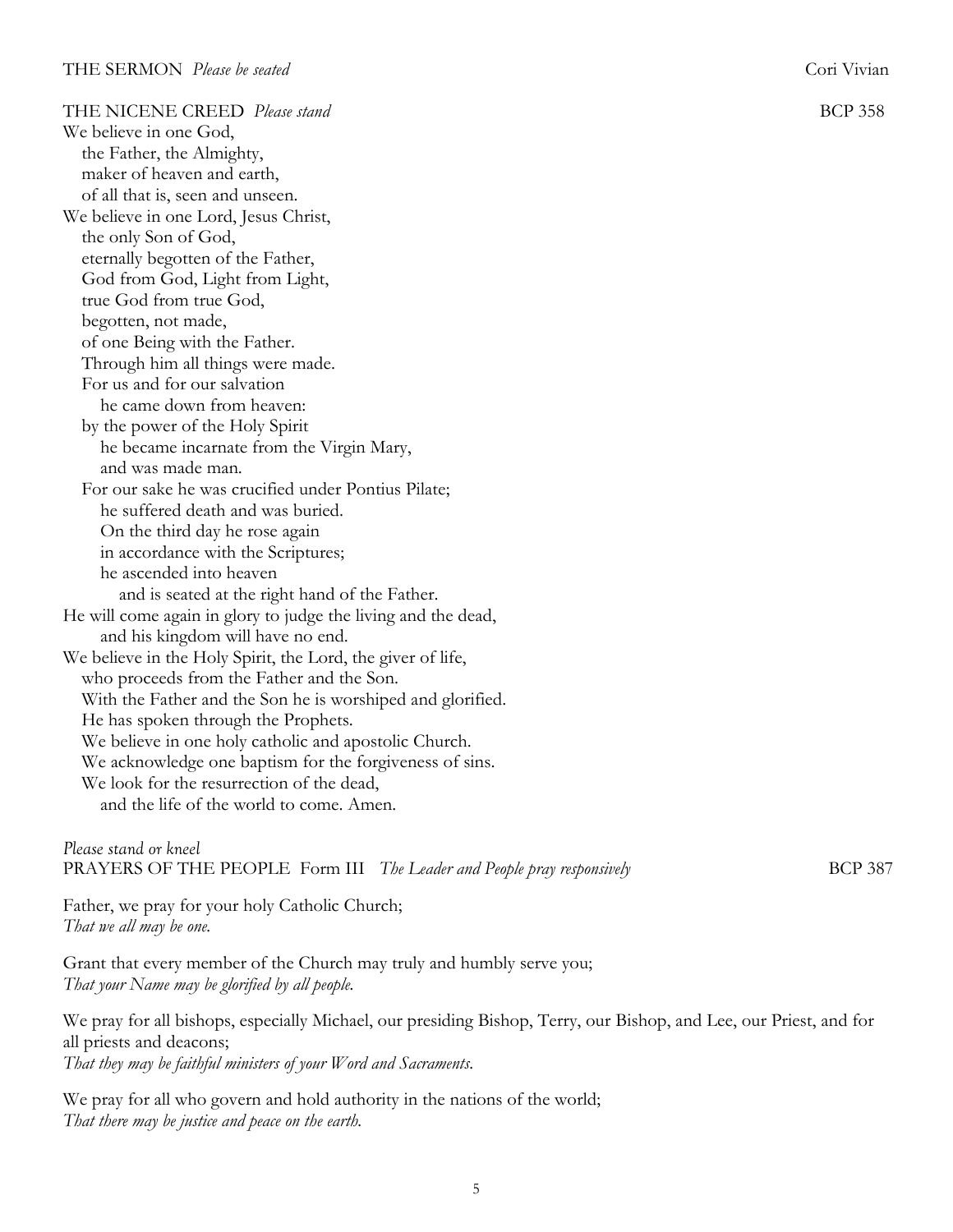Give us grace to do your will in all that we undertake; *That our works may find favor in your sight.* 

Have compassion on Phil, Anna, David, Joy, Linda, Bella Rose, Larry, Lynn, Rusty, Mary, Julie, Lewayne, Bonnie, Andrew, Humphrey, Dennis, Bennett, Hesus, Cindy, Julie, Sean, Lovell, Hoss, Carren, Bruce, Craig, William, Teresa, Marsha, and Ramon and all those who suffer from any grief or trouble; *That they may be delivered from their distress.* 

Give to the departed eternal rest; *Let light perpetual shine upon them.* 

We praise you for your saints who have entered into joy; *May we also come to share in your heavenly kingdom.* 

Let us pray for our own needs and those of others. *Silence The Celebrant adds a concluding Collect* 

# THE CONFESSION OF SIN BCP 360

*Celebrant and People* Most merciful God, we confess that we have sinned against you in thought, word, and deed, by what we have done, and by what we have left undone. We have not loved you with our whole heart; we have not loved our neighbors as ourselves. We are truly sorry and we humbly repent. For the sake of your Son Jesus Christ, have mercy on us and forgive us; that we may delight in your will, and walk in your ways, to the glory of your Name. Amen.

#### *The Celebrant continues*

Almighty God have mercy on you, forgive you all your sins through our Lord Jesus Christ, strengthen you in all goodness, and by the power of the Holy Spirit keep you in eternal life. *Amen*.

# THE PEACE *Please stand*

Celebrant The peace of the Lord be always with you. *People And also with you.*

# ANNOUNCEMENTS *Please be seated*

#### THE OFFERTORY SENTENCE

MUSIC AT THE OFFERTORY *Greater love hath no man John Ireland*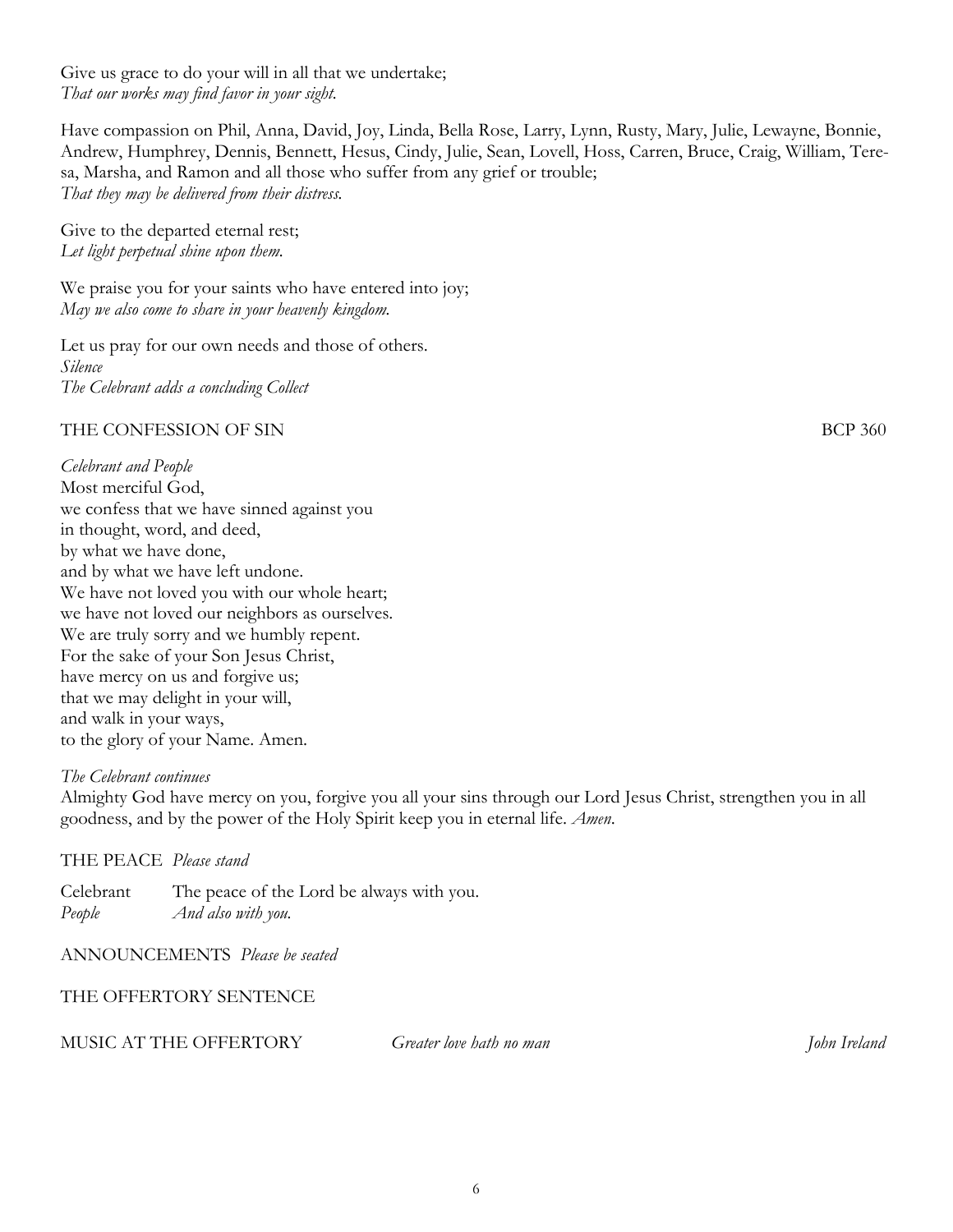

Music: Old 100th, melody from Pseaumes octante trois de David, 1551, alt.; harm. after Louis Bourgeois (1510?-1561?)

#### INVITATON TO COMMUNION *Please remain standing*

This is the table, not of the church, but of the Lord. It is made ready for those who love God and for those who want to love God more. So come, you who have much faith and you who have little; you who have been here often and you who have not been here for a long time; you who have tried to follow and you who have failed. Come, because it is the Lord who invites you. It is God's desire that you will meet God here.

#### THE GREAT THANKSGIVING EUCHARISTIC PRAYER B BCP 367

| Celebrant | The Lord be with you.                      |
|-----------|--------------------------------------------|
| People    | And also with you.                         |
| Celebrant | Lift up your hearts.                       |
| People    | We lift them to the Lord.                  |
| Celebrant | Let us give thanks to the Lord our God.    |
| People    | It is right to give him thanks and praise. |

It is right, and a good and joyful thing, always and everywhere to give thanks to you, Father Almighty, Creator of heaven and earth.

But chiefly are we bound to praise you for the glorious resurrection of your Son Jesus Christ our Lord; for he is the true Paschal Lamb, who was sacrificed for us, and has taken away the sin of the world. By his death he has destroyed death, and by his rising to life again he has won for us everlasting life.

Therefore we praise you, joining our voices with Angels and Archangels and with all the company of heaven, who for ever sing this hymn to proclaim the glory of your Name: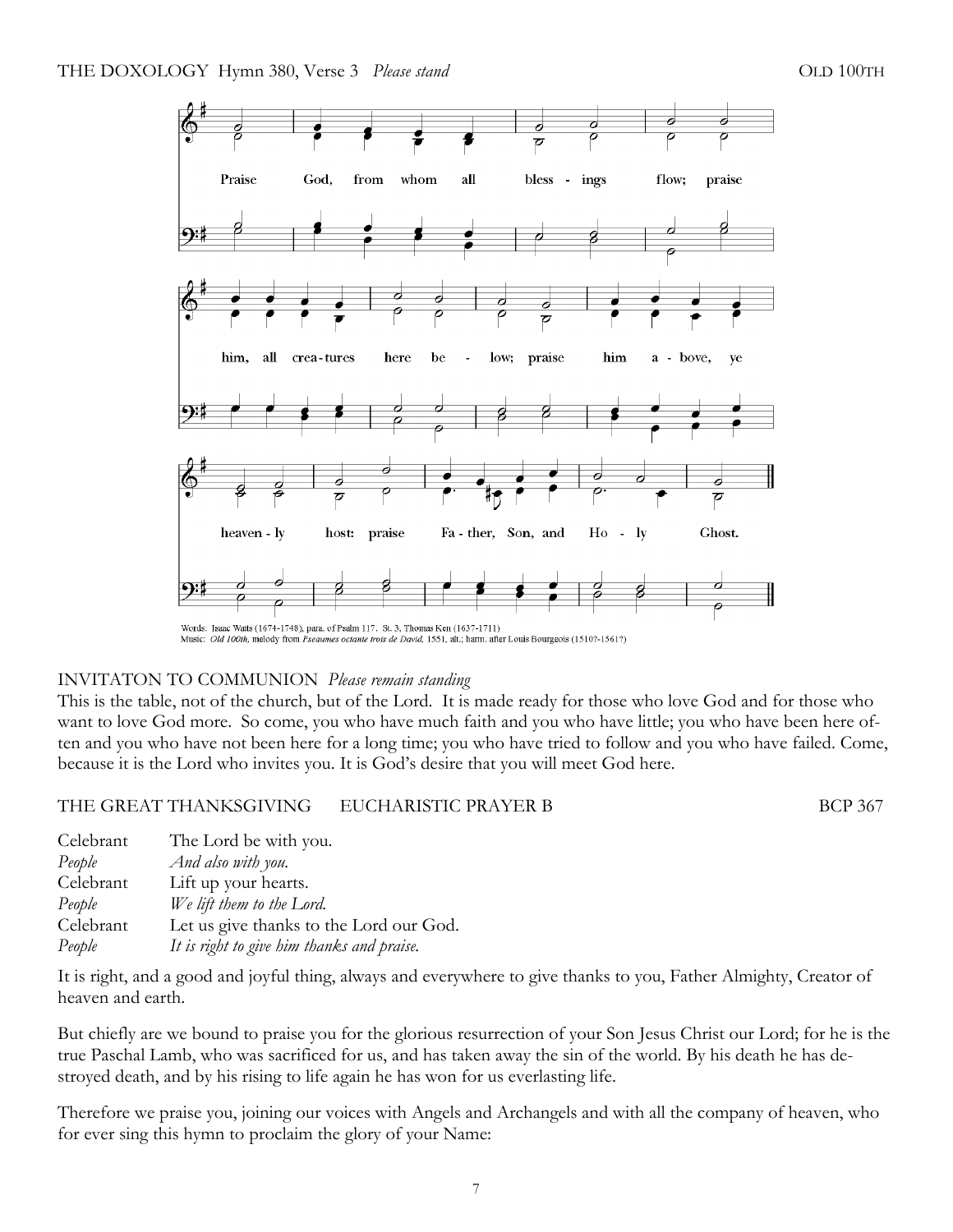

### *The Celebrant continues*

We give thanks to you, O God, for the goodness and love which you have made known to us in creation; in the calling of Israel to be your people; in your Word spoken through the prophets; and above all in the Word made flesh, Jesus, your Son. For in these last days you sent him to be incarnate from the Virgin Mary, to be the Savior and Redeemer of the world. In him, you have delivered us from evil, and made us worthy to stand before you. In him, you have brought us out of error into truth, out of sin into righteousness, out of death into life.

On the night before he died for us, our Lord Jesus Christ took bread; and when he had given thanks to you, he broke it, and gave it to his disciples, and said, "Take, eat: This is my Body, which is given for you. Do this for the remembrance of me."

After supper he took the cup of wine; and when he had given thanks, he gave it to them, and said, "Drink this, all of you: This is my Blood of the new Covenant, which is shed for you and for many for the forgiveness of sins. Whenever you drink it, do this for the remembrance of me."

Therefore, according to his command, O Father,

*Celebrant and People* We remember his death, We proclaim his resurrection, We await his coming in glory;

#### *The Celebrant continues*

And we offer our sacrifice of praise and thanksgiving to you, O Lord of all; presenting to you, from your creation, this bread and this wine.

We pray you, gracious God, to send your Holy Spirit upon these gifts that they may be the Sacrament of the Body of Christ and his Blood of the new Covenant. Unite us to your Son in his sacrifice, that we may be acceptable through him, being sanctified by the Holy Spirit. In the fullness of time, put all things in subjection under your Christ, and bring us to that heavenly country where, with all your saints, we may enter the everlasting heritage of your sons and daughters; through Jesus Christ our Lord, the firstborn of all creation, the head of the Church, and the author of our salvation.

By him, and with him, and in him, in the unity of the Holy Spirit all honor and glory is yours, Almighty Father, now and for ever. *Amen*.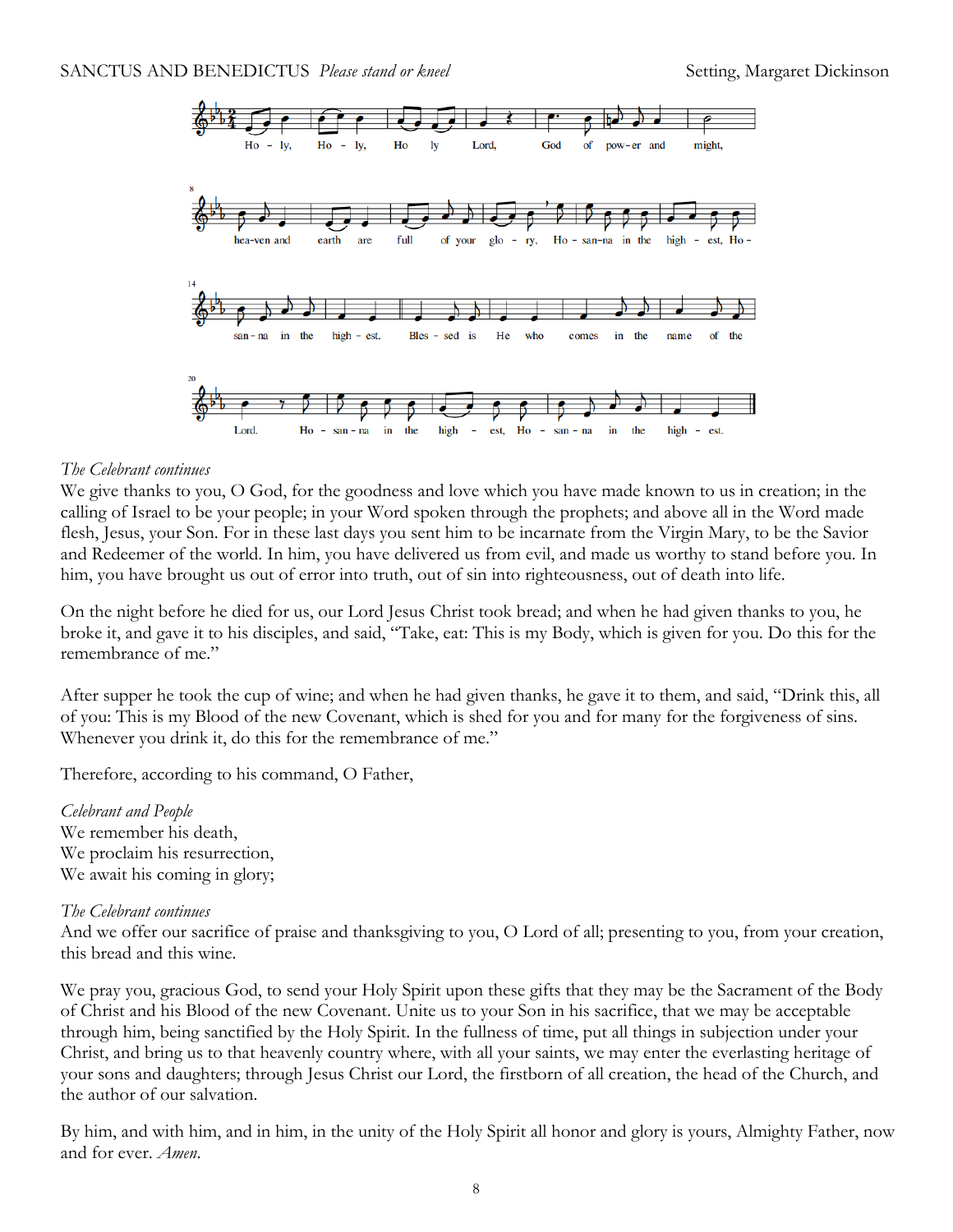And now, as our Savior Christ has taught us, we are bold to say,

# THE LORD'S PRAYER BCP 364

Our Father, who art in heaven, hallowed be thy Name, thy kingdom come, thy will be done, on earth as it is in heaven. Give us this day our daily bread. And forgive us our trespasses, as we forgive those who trespass against us. And lead us not into temptation, but deliver us from evil. For thine is the kingdom, and the power, and the glory, for ever and ever. Amen.

#### THE BREAKING OF THE BREAD

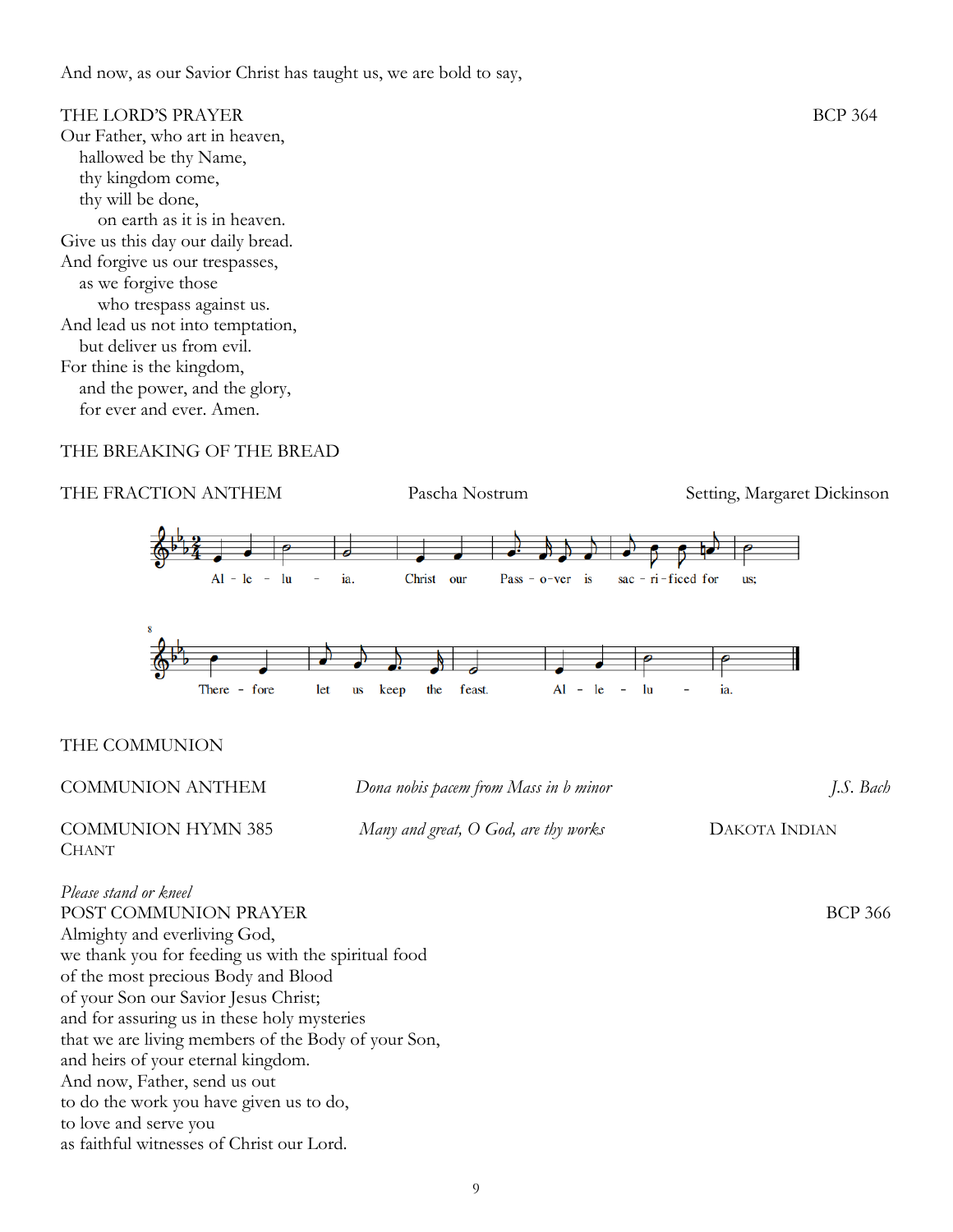To him, to you, and to the Holy Spirit, be honor and glory, now and for ever. Amen.

# THE BLESSING

| BEY                 | RECESSIONAL HYMN 518                 | Christ is made the sure foundation                         | <b>WESTMINSTER AB-</b> |
|---------------------|--------------------------------------|------------------------------------------------------------|------------------------|
| DISMISSAL           |                                      |                                                            |                        |
| Celebrant<br>People | Thanks be to God. Alleluia. Alleluia | Let us go forth in the name of Christ, Alleluia, Alleluia. |                        |
| POSTLUDE            |                                      | Allegro                                                    | W. A. Mozart           |

All music used with permission. Reprinted under ONE LICENSE #M-400823 . All rights reserved.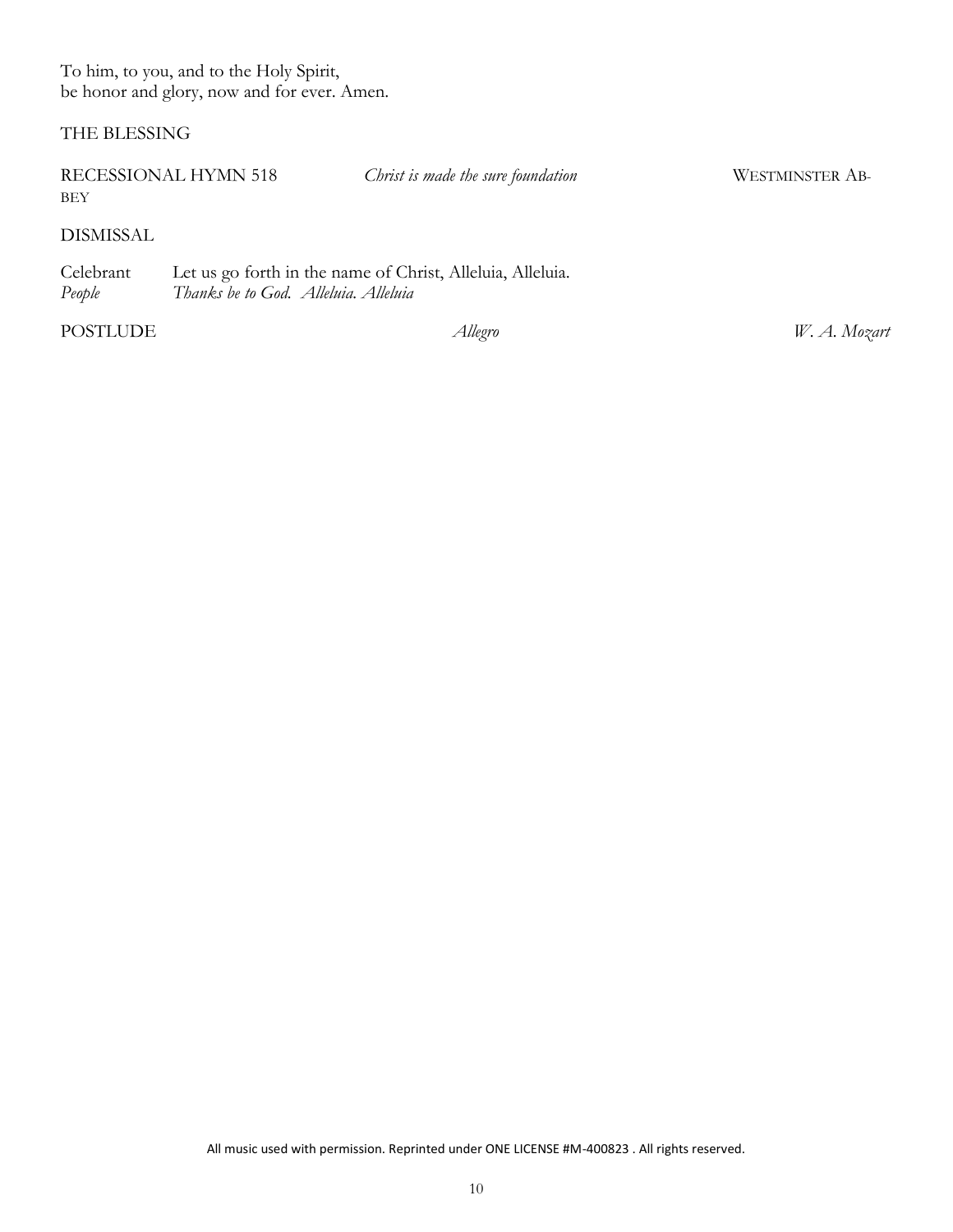# ANNOUNCEMENTS

PARISH PICNIC Immediately following the service on June 5th, there will be a picnic in the garden. Please join us to celebrate the founding of the church! You can sign up to bring a dish on the forms in Frazier Hall. Games and bubbles will also be available at Calvary's picnic. If you are interested in helping with a game, please contact Callie.

WEAR RED For the service on June 5th, please wear red to observe Pentecost with us.

YOUTH ACOLYTES Calling all youth (1st grade thru 12th grade) interested in acolyting. On Saturday, June 4th at 10 a.m., Calvary is hosting an Acolyte Practice. After practicing, doughnuts & juice will be served. If you are interested and cannot attend, there will be another one in the fall. We can also schedule a quick rehearsal during the summer at 9:30 a.m., prior to the church service. Please contact Judy Wilson at jpwilson1953@gmail.com or (502) 419-4822.

HELPING THE HELPERS On Thursday, May 26th from 9 a.m. to 12 p.m., Faith-Based Community Leaders are hosting a conversation with John Walsh on how to respond to families troubled by addiction. It will be held at 3548 Taylor Blvd, Louisville, KY 40215. Check the Blast if you would like to RSVP.

READ TO GROW The St. Thomas Episcopal Church Read to Grow Summer Reading Camp seeks volunteers to help with afternoon camp activities. Read to Grow serves children ages 7 to 10. The camp runs July 21, 22 and 25 thru 29. The volunteer's hours are 12 noon to 4 p.m. If you would like to volunteer or have questions, contact Earl Trevor at (502) 298-7893 or earl\_trevor@yahoo.com.

HEALING EUCHARIST The Healing Eucharist is now held at 12:05 p.m. on Wednesdays.

COFFEE HOUR Please sign up using the sheet in Parker Hall to help us provide the weekly coffee hour.

CHILDREN'S WORSHIP Worship Bags for young and school-age children are available during worship services. Worship Bags can be found on the table at the back of the church and contain materials related to the lectionary. If you would like to return the bag, place it in the labeled basket under the table. Please contact Callie if you have any questions or suggestions. Enjoy!

NEW BEGINNINGS BIBLE STUDY Next week on Wednesday, May 11th, Bible study will meet in-person at Calvary at 10 a.m.

CALVARY PRAYER LIST If you would like to add a name to the Calvary prayer list, please do so on the form at the back of the nave. Please list first names only. You may also contact the church office with prayer list information at office@calvaryepiscopal.org.

NURSERY/CHILD CARE AVAILABLE ON SUNDAY The nursery is open during the worship service on Sundays. We are happy to welcome any young people you have in your life to the church!

#### CHECK YOUR EMAILS

Please be sure to check the weekly emails from Calvary. This is the best place for up-to-date information about activities at Calvary Church, especially regarding changes related to Covid-19.